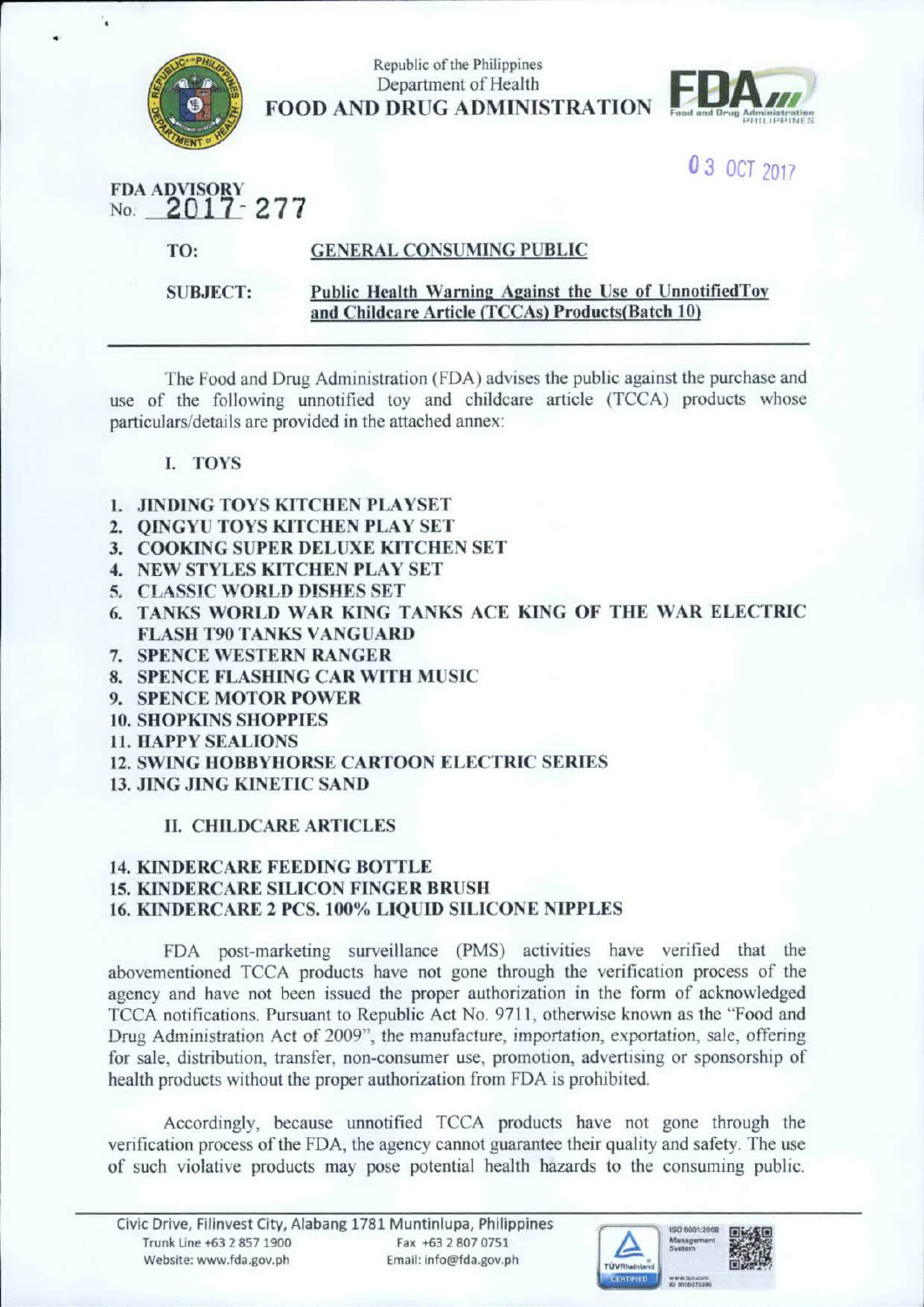Potential hazards may come from materials that are not allowed to be part of aTCCA product or being exposed to chemicals that can leach out from the product such as pthalates and nitrosamines. Based on some international studies, these chemicals may cause allergy and cancer.

In light of the above, the public is advised not to purchase the aforementioned violative products. Moreover, the public is also advised to be vigilant against TCCA products that might not be duly notified with FDA Alwayscheck if a TCCA product has been notified with FDA before purchasing it by making use of the embedded *Search* feature of the FDA website accessible at www.fda.gov ph.

All concerned establishments are warned not to distribute the above-identified violativeTCCA products until they have already been covered by the appropriate authorization (TCCA notification), otherwise, regulatory actions and sanctions shall be strictly pursued

All Local Government Units (LGUs) and Law Enforcement Agencies (LEAs) are requested to ensure that these products are not sold or made available in their localities or areas of jurisdiction.

For more information and inquiries, please e-mail us at  $info@fda.gov.ph$ . To report continuous sale or distribution of the above unnotifiedTCCA products, utilize our online reporting facility, eReport, at www.fda.gov.pb/ereport, or e-mail us via report@fda.gov.ph, or call us at the Center for Cosmetics Regulation and Research (CCRR) hotline (02) 857-1979 or (02) 857-1984.

Dissemination of the information to all concerned is requested.

NELA CHARADE G. PUNO, RPh FDA Director General

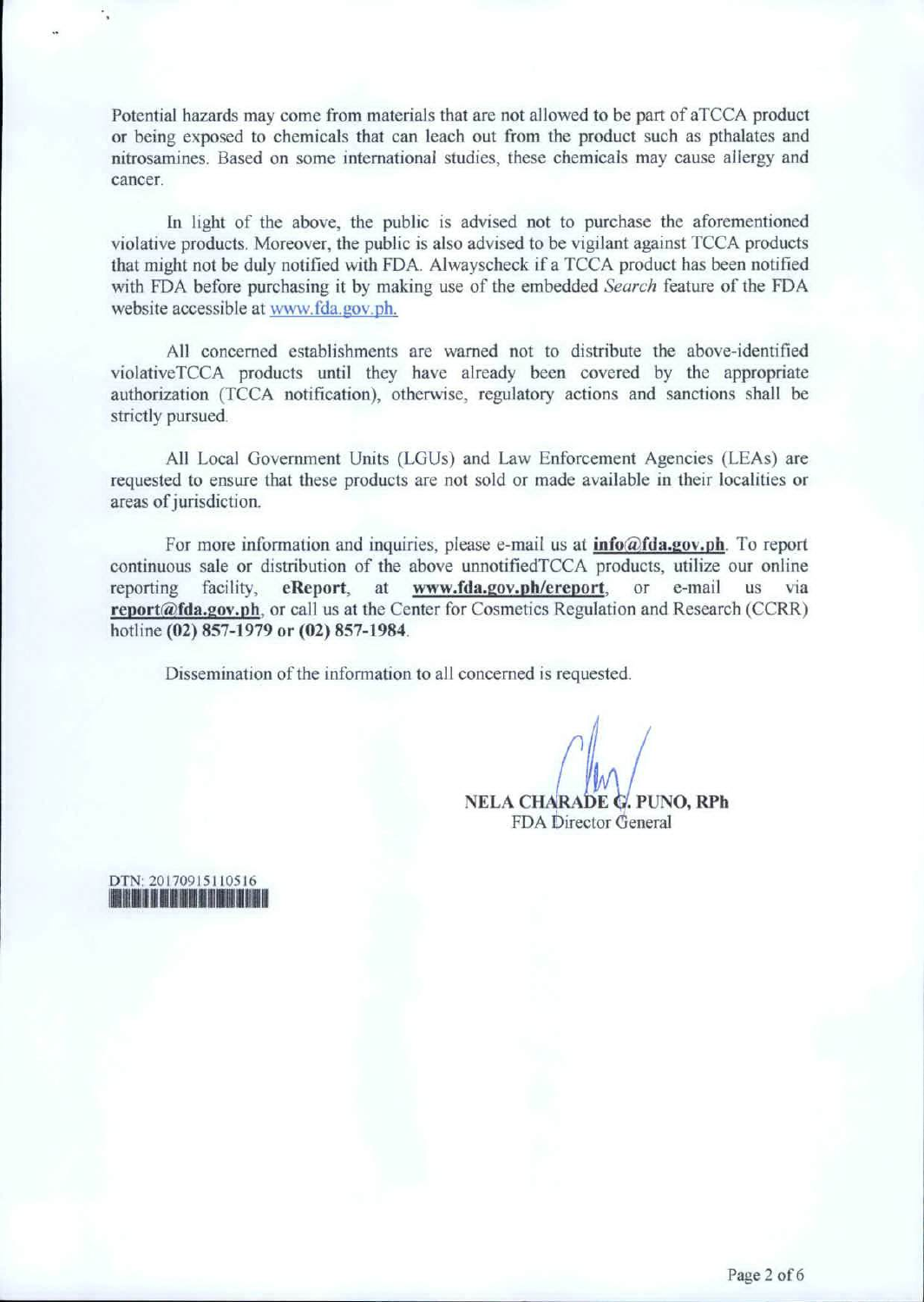## **ANNEX Details on the Unootified TCCA Products**

*1.* **TOYS** 

|                     | <b>PRODUCT NAME</b>                                         | <b>PRODUCT</b><br><b>DETAILS</b>                                                                                                                   | <b>PRODUCT IMAGE/S</b> |
|---------------------|-------------------------------------------------------------|----------------------------------------------------------------------------------------------------------------------------------------------------|------------------------|
| $\mathbf{1}$        | <b>JINDING KITCHEN</b><br><b>PLAYSET</b>                    | Country of Manufacture:<br>China<br>Local Company<br>Responsible for Placing<br>the Product in the<br>Market:<br>Ororama<br>Address: Not Indicated |                        |
|                     |                                                             |                                                                                                                                                    |                        |
| $\mathbf 2$         | <b>QINGYU TOYS</b><br><b>KITCHEN PLAY SET</b>               | Country of Manufacture:<br>China<br>Local Company<br>Responsible for Placing<br>the Product in the<br>Market:<br>Ororama<br>Address: Not Indicated | <b>COLLEGE COMPANY</b> |
| 3                   | <b>COOKING SUPER</b><br><b>DELUXE KITCHEN</b><br><b>SET</b> | Country of Manufacture:<br>China<br>Local Company<br>Responsible for Placing<br>the Product in the<br>Market:<br>Ororama<br>Address: Not Indicated | ज्ञ सी त <b>े</b>      |
| $\overline{\bf{4}}$ | <b>NEW STYLES</b><br><b>KITCHEN PLAY SET</b>                | Country of Manufacture:<br>China<br>Local Company<br>Responsible for Placing<br>the Product in the<br>Market:<br>Ororama                           | Kitcher                |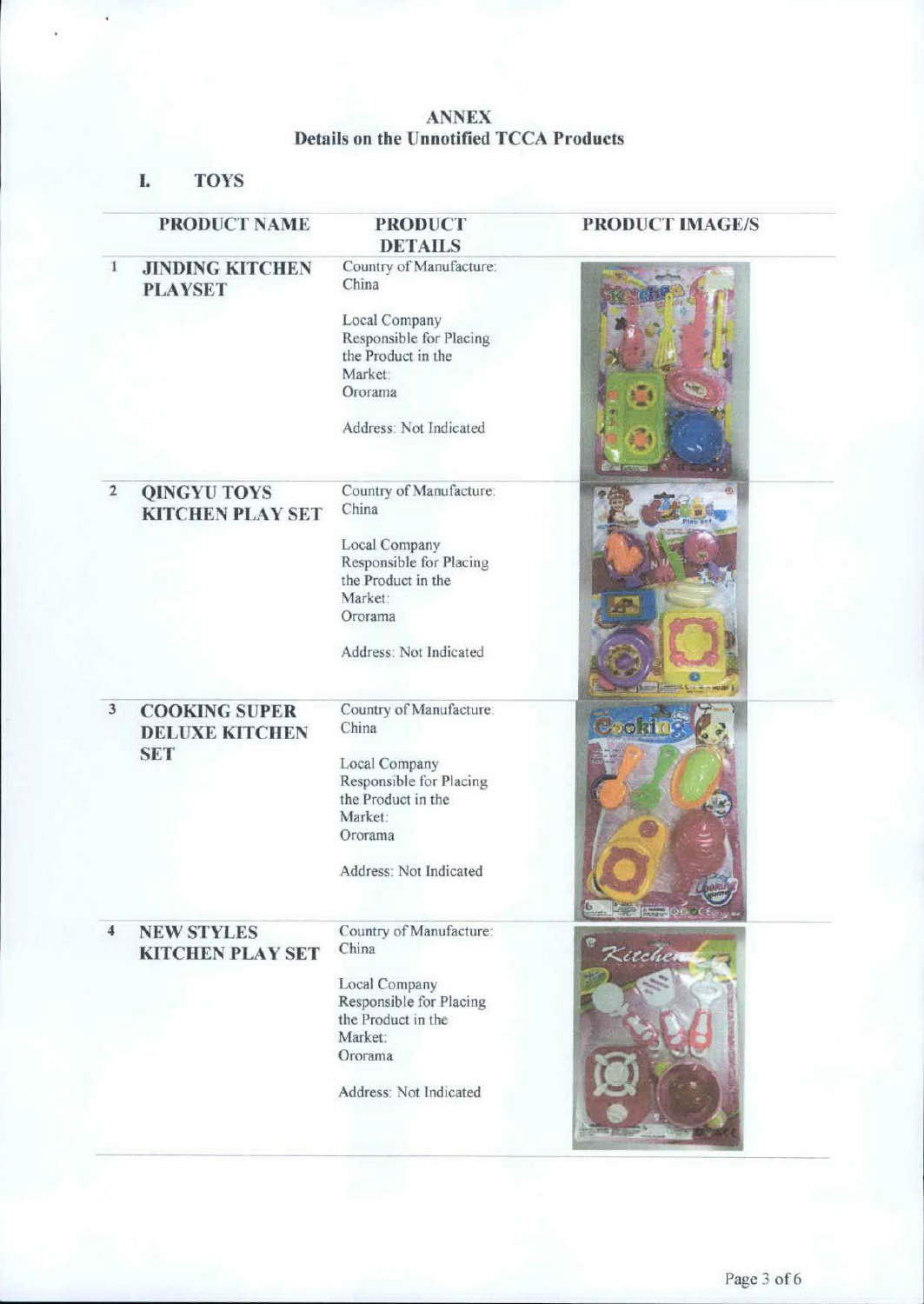| <b>PRODUCT NAME</b>                     | <b>PRODUCT</b><br><b>DETAILS</b> | <b>PRODUCT IMAGE/S</b>          |
|-----------------------------------------|----------------------------------|---------------------------------|
| <b>CLASSIC WORLD</b><br>5               | Country of<br>Manufacture: China |                                 |
| <b>DISHES SET</b>                       |                                  |                                 |
|                                         | Local Company                    | <b>DOM</b><br><b>Enches</b> Set |
|                                         | Responsible for Placing          |                                 |
|                                         | the Product in the               |                                 |
|                                         | Market:                          |                                 |
|                                         | Ororama                          |                                 |
|                                         |                                  |                                 |
|                                         | Address: Not Indicated           |                                 |
|                                         |                                  | ு                               |
|                                         |                                  |                                 |
|                                         |                                  |                                 |
| <b>TANKS WORLD</b><br>6                 | Country of                       |                                 |
| <b>WAR KING TANKS</b>                   | Manufacture: China               |                                 |
| <b>ACE KING OF THE</b>                  |                                  |                                 |
| <b>WAR ELECTRIC</b>                     | Local Company                    | <b>PLAUS</b>                    |
|                                         | Responsible for Placing          |                                 |
| <b>T90 TANKS</b>                        | the Product in the               |                                 |
| <b>VANGUARD</b>                         | Market:                          | <b>LIT</b><br><b>ISUARR</b>     |
|                                         | Ororama                          |                                 |
|                                         | Address: Not Indicated           |                                 |
| $\overline{7}$<br><b>SPENCE WESTERN</b> | Country of                       |                                 |
| <b>RANGER</b>                           | Manufacture: Not                 |                                 |
|                                         | Indicated                        |                                 |
|                                         | Local Company                    |                                 |
|                                         | Responsible for Placing          |                                 |
|                                         | the Product in the               |                                 |
|                                         | Market:                          |                                 |
|                                         | Raion                            |                                 |
|                                         |                                  |                                 |
|                                         | Address: Not Indicated           |                                 |
|                                         |                                  |                                 |
|                                         |                                  |                                 |
| <b>SPENCE FLASHING</b><br>8             | Country of                       |                                 |
| <b>CAR WITH MUSIC</b>                   | Manufacture: Not                 |                                 |
|                                         | Indicated                        |                                 |
|                                         |                                  |                                 |
|                                         | Local Company                    |                                 |
|                                         | Responsible for Placing          |                                 |
|                                         | the Product in the<br>Market:    |                                 |
|                                         | Raion                            |                                 |
|                                         |                                  |                                 |
|                                         | Address: Not Indicated           |                                 |
|                                         |                                  |                                 |
|                                         |                                  |                                 |
|                                         |                                  |                                 |
|                                         |                                  |                                 |
|                                         |                                  |                                 |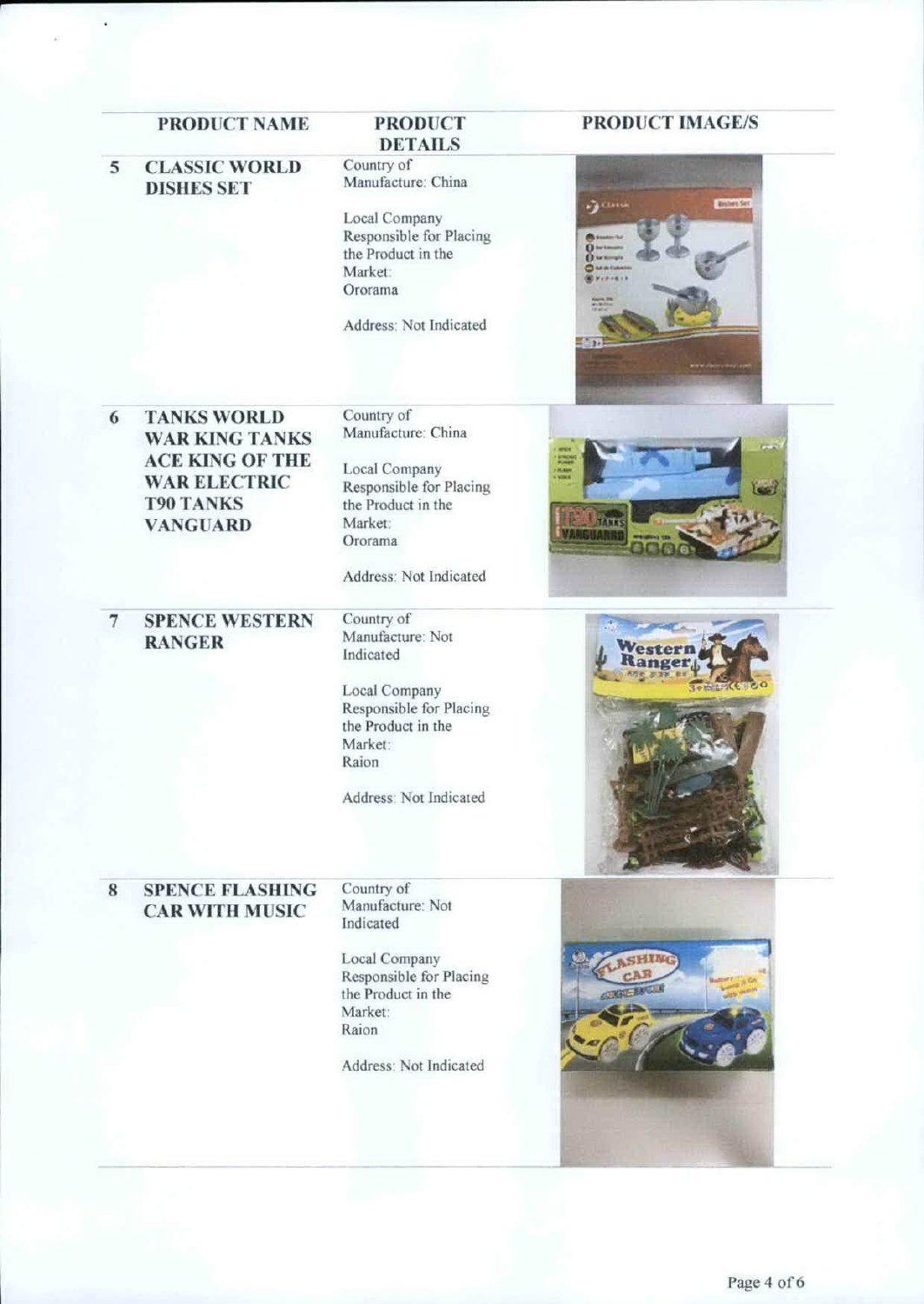|    | PRODUCT NAME                                        | <b>PRODUCT</b><br><b>DETAILS</b>                                                           | <b>PRODUCT IMAGE/S</b> |
|----|-----------------------------------------------------|--------------------------------------------------------------------------------------------|------------------------|
| 9  | <b>SPENCE MOTOR</b><br><b>POWER</b>                 | Country of<br>Manufacture: Not<br>Indicated                                                | Motor Power            |
|    |                                                     | Local Company<br>Responsible for Placing<br>the Product in the<br>Market:<br>Raion         |                        |
|    |                                                     | Address: Not Indicated                                                                     |                        |
| 10 | <b>SHOPKINS</b><br><b>SHOPPIES</b>                  | Country of<br>Manufacture: China                                                           |                        |
|    |                                                     | Local Company<br>Responsible for Placing<br>the Product in the<br>Market:<br>Not Indicated |                        |
|    |                                                     | Address: Not Indicated                                                                     |                        |
| 11 | <b>HAPPY SEALIONS</b>                               | Country of<br>Manufacture: China                                                           |                        |
|    |                                                     | Local Company<br>Responsible for Placing<br>the Product in the<br>Market:<br>Not Indicated |                        |
|    |                                                     | Address: Not Indicated                                                                     | <b>BOG</b>             |
| 12 | <b>SWING</b><br><b>HOBBYHORSE</b><br><b>CARTOON</b> | Country of<br>Manufacture: China                                                           | 31                     |
|    | <b>ELECRIC SERIES</b>                               | Local Company<br>Responsible for Placing<br>the Product in the<br>Market:<br>Not Indicated | Đ<br>e                 |
|    |                                                     | Address: Not Indicated                                                                     | <b>BURLER WASHING</b>  |
| 13 | <b>JING JING KINETIC</b><br><b>SAND</b>             | Country of<br>Manufacture: China                                                           |                        |
|    |                                                     | Local Company<br>Responsible for Placing<br>the Product in the<br>Market:<br>Not Indicated | GEECH DOWN             |
|    |                                                     | Address: Not Indicated                                                                     |                        |